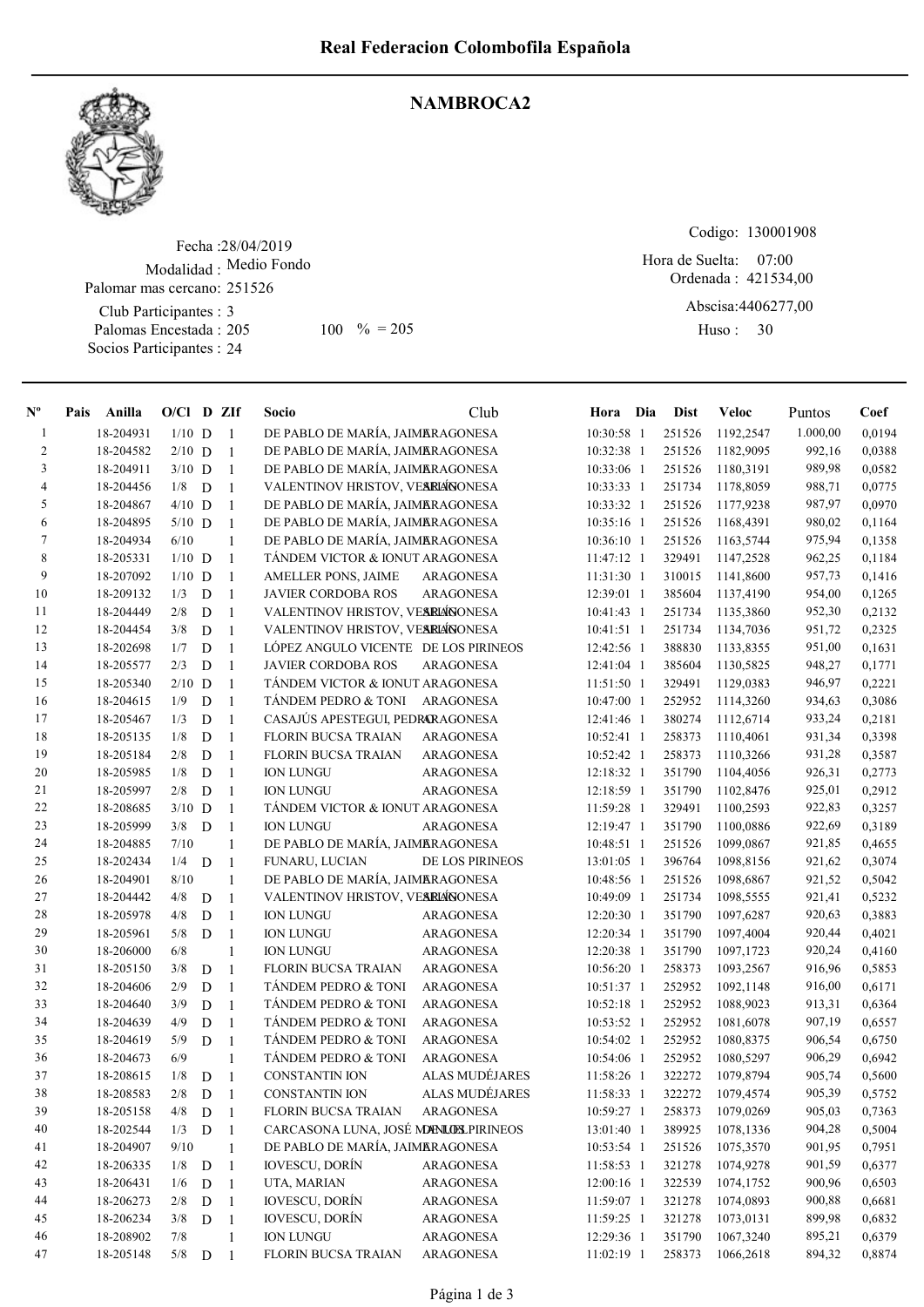|                           | NAMBROCA2 130001908 28/04/2019 |              |             |                                |                                                     |                        |                          |                  |                        |                  |                  |
|---------------------------|--------------------------------|--------------|-------------|--------------------------------|-----------------------------------------------------|------------------------|--------------------------|------------------|------------------------|------------------|------------------|
| $\mathbf{N}^{\mathbf{o}}$ | Pais Anilla                    | $O/C1$ D ZIf |             |                                | Socio                                               | Club                   | Hora Dia                 | <b>Dist</b>      | <b>Veloc</b>           | Puntos           | Coef             |
| 48                        | 18-205289                      | $4/10$ D     |             | $\overline{1}$                 | TÁNDEM VICTOR & IONUT ARAGONESA                     |                        | 12:09:45 1               | 329491           | 1063,7320              | 892,20           | 0,7106           |
| 49                        | 18-205173                      | 6/8          |             | $\mathbf{1}$                   | <b>FLORIN BUCSA TRAIAN</b>                          | ARAGONESA              | 11:05:28 1               | 258373           | 1052,5788              | 882,84           | 0,9251           |
| 50                        | 18-204628                      | 7/9          |             | $\mathbf{1}$                   | TÁNDEM PEDRO & TONI                                 | ARAGONESA              | 11:04:44 1               | 252952           | 1033,5821              | 866,91           | 0,9642           |
| 51                        | 18-205288                      | $5/10$ D     |             | 1                              | TÁNDEM VICTOR & IONUT ARAGONESA                     |                        | $12:18:52$ 1             | 329491           | 1033,3190              | 866,69           | 0,7550           |
| 52                        | 18-204479                      | 5/8          | D           | -1                             | VALENTINOV HRISTOV, VESRLÁNONESA                    |                        | 11:04:13 1               | 251734           | 1030,7814              | 864,56           | 1,0076           |
| 53                        | 18-202727                      | 2/7          | D           | $\mathbf{1}$                   | LOPEZ ANGULO VICENTE DE LOS PIRINEOS                | <b>DE LOS PIRINEOS</b> | 13:19:26 1               | 388830           | 1024,7650              | 859,51           | 0,6649           |
| 54<br>55                  | 18-250646<br>18-205287         | 2/4<br>6/10  | D           | 1                              | FUNARU, LUCIAN<br>TÁNDEM VICTOR & IONUT ARAGONESA   |                        | 13:27:16 1<br>12:21:53 1 | 396764<br>329491 | 1024,5240<br>1023,6349 | 859,31<br>858,57 | 0,6639<br>0,8143 |
| 56                        | 18-208693                      | 7/10         |             | $\mathbf{1}$<br>1              | TÁNDEM VICTOR & IONUT ARAGONESA                     |                        | 12:22:42 1               | 329491           | 1021,0443              | 856,39           | 0,8291           |
| 57                        | 18-205998                      | 8/8          |             | $\mathbf{1}$                   | <b>ION LUNGU</b>                                    | <b>ARAGONESA</b>       | 12:44:57 1               | 351790           | 1019,8290              | 855,37           | 0,7904           |
| 58                        | 18-204904                      | 10/10        |             | $\mathbf{1}$                   | DE PABLO DE MARÍA, JAIMERAGONESA                    |                        | 11:06:46 1               | 251526           | 1019,2868              | 854,92           | 1,1248           |
| 59                        | 18-206422                      | $2/6$ D      |             | -1                             | UTA, MARIAN                                         | <b>ARAGONESA</b>       | 12:18:43 1               | 322539           | 1011,9929              | 848,80           | 0,8923           |
| 60                        | 18-209317                      | $2/10$ D     |             | 1                              | AMELLER PONS, JAIME                                 | ARAGONESA              | 12:07:32 1               | 310015           | 1008,0696              | 845,51           | 0,9441           |
| 61                        | 18-207291                      | $3/10$ D     |             | -1                             | AMELLER PONS, JAIME                                 | <b>ARAGONESA</b>       | 12:07:58 1               | 310015           | 1006,6512              | 844,32           | 0,9598           |
| 62                        | 18-209729                      | 3/8          | D           | $\mathbf{1}$                   | <b>CONSTANTIN ION</b>                               | ALAS MUDÉJARES         | 12:20:54 1               | 322272           | 1004,2755              | 842,33           | 0,9385           |
| 63                        | 18-208391                      | 1/5          | D           | 1                              | ELIPE FERNANDEZ, SANTIAGRAGONESA                    |                        | 12:19:10 1               | 320239           | 1003,3598              | 841,56           | 0,9596           |
| 64                        | 18-205334                      | 8/10         |             | $\mathbf{1}$                   | TÁNDEM VICTOR & IONUT ARAGONESA                     |                        | 12:28:48 1               | 329491           | 1002,1016              | 840,50           | 0,9475           |
| 65                        | 18-206264                      | 4/8          | D           | $\mathbf{1}$                   | <b>IOVESCU, DORÍN</b>                               | <b>ARAGONESA</b>       | 12:21:10 1               | 321278           | 1000,3467              | 839,03           | 0,9869           |
| 66                        | 18-208898                      | 1/6          | $\mathbf D$ | $\mathbf{1}$                   | MEMBRADO GROS, JOAQUÍARAGONESA                      |                        | 12:30:56 1               | 330824           | 999,6696               | 838,47           | 0,9732           |
| 67                        | 18-206433                      | 3/6          | D           | $\mathbf{1}$                   | UTA, MARIAN                                         | ARAGONESA              | 12:22:47 1               | 322539           | 999,2430               | 838,11           | 1,0133           |
| 68                        | 18-208452                      | 2/5          | D           | $\overline{1}$                 | ELIPE FERNANDEZ, SANTIAGRAGONESA                    |                        | 12:20:54 1               | 320239           | 997,9402               | 837,01           | 1,0358           |
| 69                        | 18-208438                      | 3/5          | D           | $\overline{1}$                 | ELIPE FERNANDEZ, SANTIAGRAGONESA                    |                        | $12:21:23$ 1             | 320239           | 996,4394               | 835,76           | 1,0510           |
| 70                        | 18-155069                      | 2/6          | D           | -1                             | MEMBRADO GROS, JOAQUÍNRAGONESA                      |                        | 12:35:34 1               | 330824           | 985,8667               | 826,89           | 1,0322           |
| 71                        | 18-204644                      | 8/9          |             | $\mathbf{1}$                   | TÁNDEM PEDRO & TONI ARAGONESA                       |                        | 11:20:36 1               | 252952           | 970,6523               | 814,13           | 1,3692           |
| 72                        | 18-209678                      | $4/10$ D     |             | $\mathbf{1}$                   | AMELLER PONS, JAIME                                 | ARAGONESA              | 12:19:50 1               | 310015           | 969,3017               | 812,99           | 1,1329           |
| 73                        | 18-208690                      | 9/10         |             | $\mathbf{1}$                   | TÁNDEM VICTOR & IONUT ARAGONESA                     |                        | 12:41:22 1               | 329491           | 965,2114               | 809,56           | 1,0808           |
| 74                        | 18-208393                      | 4/5          | D           | $\mathbf{1}$                   | ELIPE FERNANDEZ, SANTIAGRAGONESA                    |                        | 12:32:08 1               | 320239           | 964,1881               | 808,70           | 1,1272           |
| 75                        | 18-202411                      | 1/5          | D           | 1                              | TÁNDEM MARCEL & DANUDE LOS PIRINEOS                 |                        | 14:00:56 1               | 404206           | 960,2613               | 805,41           | 0,9051           |
| 76                        | 18-202366                      | 2/5          | D           | 1                              | TÁNDEM MARCEL & DANUDE LOS PIRINEOS                 |                        | 14:01:42 1               | 404206           | 958,5155               | 803,95           | 0,9172           |
| 77<br>78                  | 18-209670                      | $5/10$ D     |             | 1                              | AMELLER PONS, JAIME                                 | <b>ARAGONESA</b>       | 12:23:30 1               | 310015           | 958,3153               | 803,78           | 1,2116<br>1,1797 |
| 79                        | 18-206456<br>18-202718         | 4/6<br>3/7   | D<br>D      | $\mathbf{1}$<br>$\overline{1}$ | UTA, MARIAN<br>LÓPEZ ANGULO VICENTE DE LOS PIRINEOS | ARAGONESA              | 12:40:26 1<br>13:53:06 1 | 322539<br>388830 | 947,4366<br>941,2491   | 794,65<br>789,46 | 0,9911           |
| 80                        | 18-202505                      | 2/3          | D           | $\mathbf{1}$                   | CARCASONA LUNA, JOSÉ MONUEL PIRINEOS                |                        | 14:05:03 1               | 389925           | 917,3627               | 769,43           | 1,0008           |
| 81                        | 18-202361                      | 3/5          | D           | $\overline{1}$                 | TÁNDEM MARCEL & DANUDE LOS PIRINEOS                 |                        | 14:23:58 1               | 404206           | 910,4422               | 763,63           | 0,9775           |
| 82                        | 18-208371                      | 3/6          | D           | $\mathbf{1}$                   | MEMBRADO GROS, JOAQUÍNRAGONESA                      |                        | 13:03:55 1               | 330824           | 909,0653               | 762,47           | 1,2091           |
| 83                        | 18-208630                      | 4/8          | D           | $\overline{1}$                 | <b>CONSTANTIN ION</b>                               | ALAS MUDÉJARES         | 13:01:15 1               | 322272           | 892,1024               | 748,24           | 1,2563           |
| 84                        | 18-206233                      |              | $5/8$ D $1$ |                                | IOVESCU, DORÍN                                      | <b>ARAGONESA</b>       | 13:01:57 1               | 321278           | 887,6309               | 744,49           | 1,2754           |
| 85                        | 18-209673                      | 6/10         |             | $\mathbf{1}$                   | AMELLER PONS, JAIME                                 | ARAGONESA              | $12:51:10$ 1             | 310015           | 882,8144               | 740,45           | 1,3375           |
| 86                        | 18-206223                      | 6/8          |             | $\mathbf{1}$                   | <b>IOVESCU, DORÍN</b>                               | <b>ARAGONESA</b>       | 13:05:12 1               | 321278           | 879,7317               | 737,87           | 1,3058           |
| 87                        | 18-209482                      | $5/6$ D      |             | $\mathbf{1}$                   | UTA, MARIAN                                         | <b>ARAGONESA</b>       | 13:08:28 1               | 322539           | 875,3546               | 734,20           | 1,3158           |
| 88                        | 18-209662                      | 7/10         |             | 1                              | AMELLER PONS, JAIME                                 | <b>ARAGONESA</b>       | 12:56:09 1               | 310015           | 870,4619               | 730,09           | 1,3847           |
| 89                        | 18-202703                      | $4/7$ D      |             | 1                              | LÓPEZ ANGULO VICENTE DE LOS PIRINEOS                |                        | 14:27:59 1               | 388830           | 867,9564               | 727,99           | 1,1165           |
| 90                        | 18-206061                      | 7/8          |             | 1                              | <b>IOVESCU, DORÍN</b>                               | <b>ARAGONESA</b>       | 13:17:00 1               | 321278           | 852,1963               | 714,77           | 1,3665           |
| 91                        | 18-204443                      | 6/8          |             | 1                              | VALENTINOV HRISTOV, VESRIÁNONESA                    |                        | 11:56:32 1               | 251734           | 848,9231               | 712,03           | 1,7634           |
| 92                        | 18-208613                      | 5/8          | D           | 1                              | CONSTANTIN ION                                      | ALAS MUDÉJARES         | 13:19:59 1               | 322272           | 848,1214               | 711,35           | 1,3926           |
| 93                        | 18-208645                      | 1/3          | D           | $\mathbf{1}$                   | VASILE VALEAN, MIHAI                                | <b>ARAGONESA</b>       | 12:04:19 1               | 256323           | 842,2904               | 706,46           | 1,7699           |
| 94                        | 18-203151                      | 4/5          | D           | $\overline{1}$                 | TÁNDEM MARCEL & DANUIDE LOS PIRINEOS                |                        | 15:02:13 1               | 404206           | 838,2249               | 703,05           | 1,1344           |
| 95                        | 18-155068                      | 4/6          | $\mathbf D$ | $\overline{1}$                 | MEMBRADO GROS, JOAQUÍNRAGONESA                      |                        | 13:42:22 1               | 330824           | 822,1953               | 689,61           | 1,4008           |
| 96                        | 18-202725                      | 5/7          | D           | $\mathbf{1}$                   | LÓPEZ ANGULO VICENTE DE LOS PIRINEOS                |                        | 14:58:04 1               | 388830           | 813,3384               | 682,18           | 1,2044           |
| 97<br>98                  | 18-208431<br>18-208589         | 5/5<br>$6/8$ | D           | $\overline{1}$                 | ELIPE FERNANDEZ, SANTIAGRAGONESA<br>CONSTANTIN ION  | ALAS MUDÉJARES         | 13:35:49 1<br>13:41:09 1 | 320239<br>322272 | 809,0589<br>803,3703   | 678,59           | 1,4776           |
| 99                        | 18-206134                      | 8/8          |             | $\mathbf{1}$<br>$\mathbf{1}$   | <b>IOVESCU, DORÍN</b>                               | <b>ARAGONESA</b>       | 13:41:59 1               | 321278           | 799,2321               | 673,82<br>670,35 | 1,4834<br>1,5031 |
| 100                       | 18-205565                      | 3/3          | $\mathbf D$ | -1                             | <b>JAVIER CORDOBA ROS</b>                           | <b>ARAGONESA</b>       | 15:02:45 1               | 385604           | 798,7654               | 669,96           | 1,2650           |
| 101                       | 18-204434                      | 7/8          |             | $\mathbf{1}$                   | VALENTINOV HRISTOV, VESRLÁNONESA                    |                        | 12:21:15 1               | 251734           | 783,6078               | 657,24           | 1,9572           |
| 102                       | 18-120747                      | 1/4          | $\mathbf D$ | -1                             | CINDEA, DANIEL                                      | ALAS MUDÉJARES         | 12:31:07 1               | 259198           | 782,7996               | 656,57           | 1,9196           |
| 103                       | 18-207885                      | 1/5          | $\mathbf D$ | $\overline{1}$                 | MARTÍN PEIRÓ, ALBERTO ALAS MUDÉJARES                |                        | 12:27:38 1               | 251588           | 767,8950               | 644,06           | 1,9971           |
| 104                       | 18-208354                      | 1/1          | D           | $\mathbf{1}$                   | ADRIAN-ION, PREDIS                                  | ALAS MUDÉJARES         | 13:13:04 1               | 281353           | 754,1628               | 632,55           | 1,8031           |
| 105                       | 18-202702                      | 6/7          |             | 1                              | LÓPEZ ANGULO VICENTE DE LOS PIRINEOS                |                        | 15:36:14 1               | 388830           | 753,2059               | 631,74           | 1,3173           |
| 106                       | 18-207995                      | 2/4          | D           | 1                              | CINDEA, DANIEL                                      | ALAS MUDÉJARES         | 12:44:53 1               | 259198           | 751,5527               | 630,36           | 1,9949           |
| 107                       | 18-208632                      | 7/8          |             | $\mathbf{1}$                   | <b>CONSTANTIN ION</b>                               | ALAS MUDÉJARES         | 14:13:41 1               | 322272           | 743,1044               | 623,27           | 1,6196           |
| 108                       | 18-205434                      | 2/3          | D           | -1                             | CASAJÚS APESTEGUI, PEDRARAGONESA                    |                        | 15:32:42 1               | 380274           | 741,7086               | 622,10           | 1,3854           |
| 109                       | 18-202484                      | 3/3          | D           | $\mathbf{1}$                   | CARCASONA LUNA, JOSÉ MONUEL PIRINEOS                |                        | 16:19:05 1               | 389925           | 697,4363               | 584,97           | 1,3636           |
| 110                       | 18-202450                      | 3/4          | D           | 1                              | FUNARU, LUCIAN                                      | DE LOS PIRINEOS        | 16:51:06 1               | 396764           | 671,2299               | 562,99           | 1,3524           |
| 111                       | 18-208689                      | 10/10        |             | $\mathbf{1}$                   | TÁNDEM VICTOR & IONUT ARAGONESA                     |                        | 15:33:06 1               | 329491           | 642,1575               | 538,60           | 1,6433           |
| 112                       | 18-209313                      | 8/10         |             | $\mathbf{1}$                   | AMELLER PONS, JAIME                                 | <b>ARAGONESA</b>       | 15:03:46 1               | 310015           | 640,8358               | 537,49           | 1,7623           |
| 113                       | 18-202697                      | 7/7          |             | $\mathbf{1}$                   | LÓPEZ ANGULO VICENTE DE LOS PIRINEOS                |                        | 17:24:03 1               | 388830           | 623,0751               | 522,60           | 1,4176           |
| 114                       | 18-208126                      | $1/1$ D      |             | -1                             | <b>BELAIZI, FOUAD</b>                               | <b>ARAGONESA</b>       | 15:45:32 1               | 324437           | 617,3481               | 517,79           | 1,7140           |